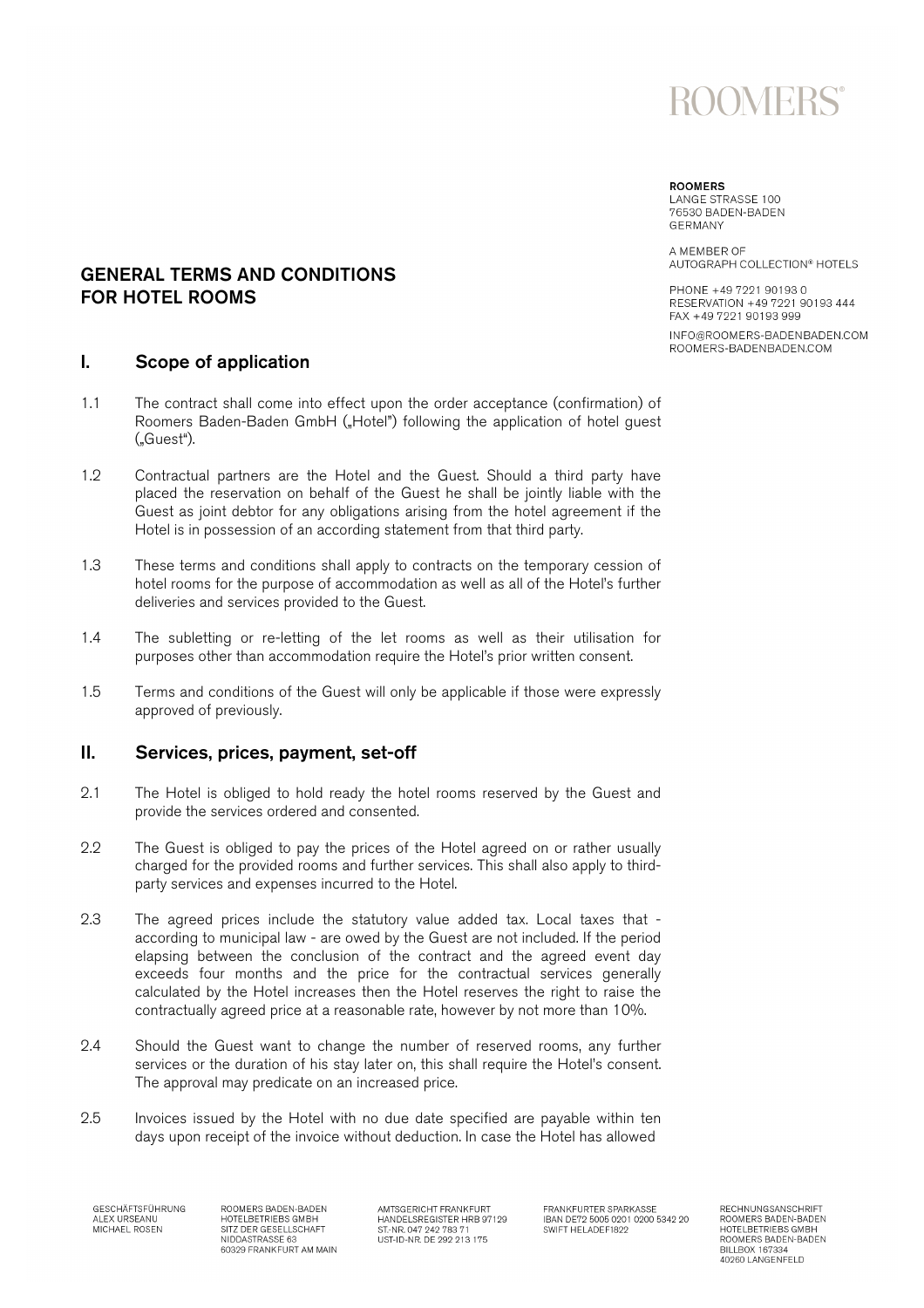# **ROOMERS®**

the Guest time for payment or granted other credit terms and should the Guest be in arrears with these or other payment obligations to the Hotel, hen the terms of payment and/or any other crediting may be revoked and all claims declared due and immediately payable. Statutory law shall apply to default interest. The Guest shall be entitled to provide evidence of a lower damage, the Hotel shall be entitled to provide evidence of a higher damage.

- 2.6 The Hotel shall be entitled to demand an appropriate advance payment or security (e.g. credit card guarantee) when the contract is concluded or thereafter in compliance with statutory law. The amount of the advance payment and the dates of payment may be agreed upon in writing in the contract.
- 2.7 The Guest may only set the Hotel's claims off against counterclaims or hold back payments, if such counterclaims are undisputed or have been confirmed by a competent court or if they are reciprocal.

### III. Withdrawal / cancellation by the Guest

- 3.1 The Guest only has the right to withdraw from the contract on the rental of hotel rooms concluded with him if this has been expressly agreed in the contract or exists under statutory law.
- 3.2 If the right of withdrawal is not exercised within the period agreed, it will expire after this period has lapsed and the contract will continue in full effect with the effect that the Guest will have to pay the agreed services even if he does not make use of the ordered deliveries and services, especially the reserved rooms.

### IV. Withdrawal by the Hotel

- 4.1 If and to the extent to which a right of withdrawal in favour of the Guest has been agreed the Hotel for his part is entitled to withdraw from the contract within the period agreed if the Hotel has received requests for services ordered by the Guest from third parties and the Guest upon enquiry by the Hotel, giving notice of such circumstances and following an appropriate deadline, does not waive the right of withdrawal he was granted.
- 4.2 If and to the extent to which advance payments have been agreed with the Guest and the Guest does not effect them, not even within a reasonable period set by the Hotel, then the Hotel is entitled to withdraw from the contract and claim damages.
- 4.3 Furthermore, the Hotel is entitled to withdraw from the contract extraordinarily, especially if
- 4.3.1 force majeure or other conditions, for which the Hotel is not responsible, make the fulfilment of the contract impossible or unreasonably impede it;
- 4.3.2 rooms have been culpably reserved by giving misleading or wrong information or concealing substantial facts, e.g. about the Guest, his solvency or the of his stay;
- 4.3.3 the Hotel reasonably believes that the utilisation of the deliveries and services provided by the Hotel may impair the smooth business operations, the hotel's security or public image without being attributable to the Hotel's domain or organisational area;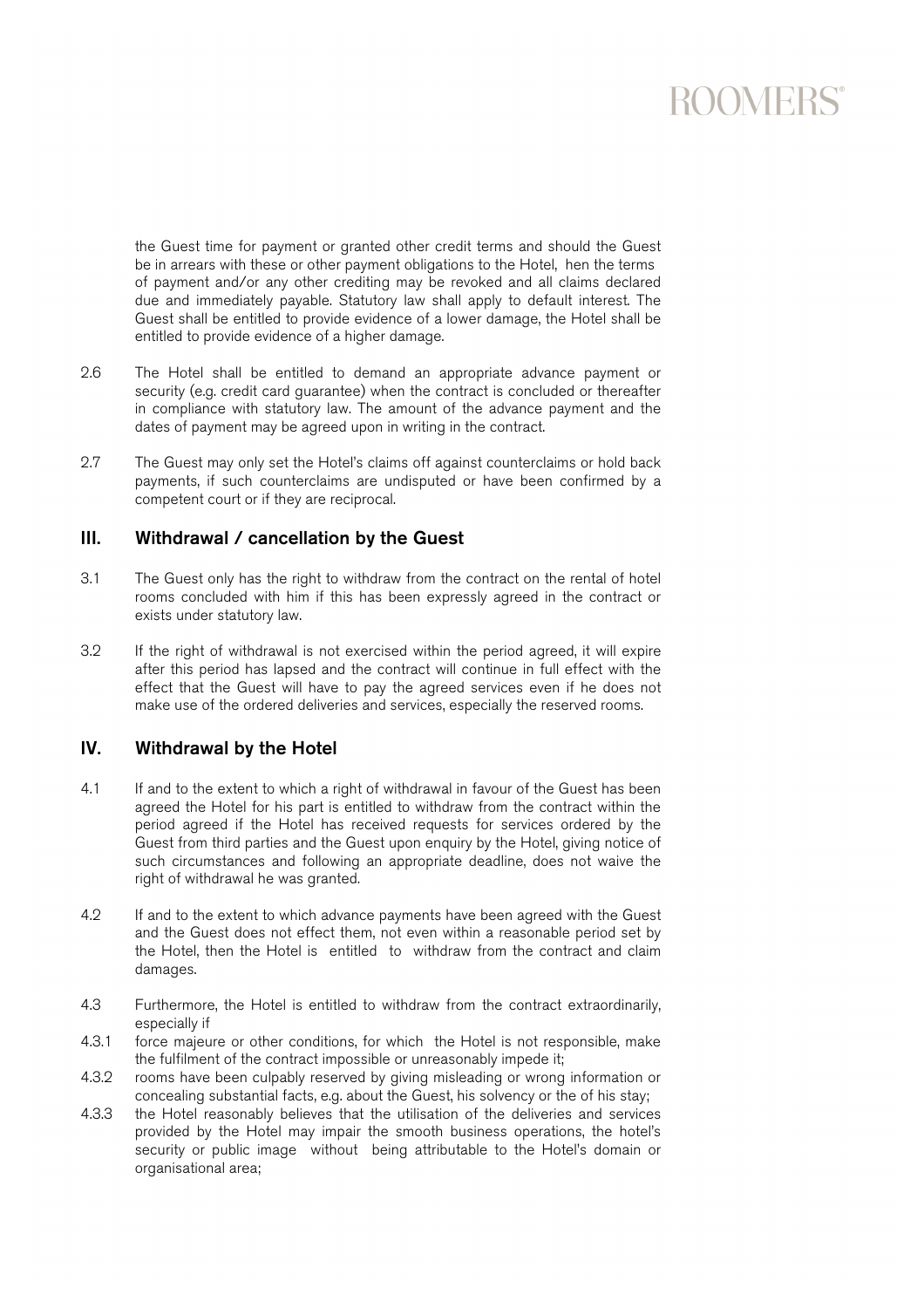## **ROOMERS®**

4.3.4 there is a violation of clause 1.4. (subletting and re-letting).

### V. Provision of rooms, check-in, check-out

- 5.1 The Guest acquires no right to the provision of certain specific rooms within the booked category unless otherwise expressly agreed upon.
- 5.2 Booked rooms are available to the Guest on the agreed day of arrival as of 3 pm. An earlier provision is excluded.
- 5.3 On the agreed day of departure, the rooms must be vacated and made available to the Hotel not later than 12 pm. The Hotel shall be entitled to charge compensation for use for any utilisation of a room beyond that time as follows: before 6 pm 50% of the regular accommodation price (list price), after 6 pm 100% of the list price. The Guest shall be entitled to provide evidence of a lower or no damage. The Hotel shall be entitled to provide evidence of a higher damage.

### VI. Liability of the Guest

- 6.1 Losses in the hotel room and damages thereof occurring during the contract period shall be assumed to have been culpably caused by the Guest unless the damage demonstrably lies in the Hotel's area of responsibility or has proven to be caused by a third party.
- 6.2 Insofar as the Hotel provides technical or other equipment from third parties for and at the request of the Guest, the Guest shall be liable for the careful handling and proper return of the equipment and indemnifies the Hotel from any thirdparty claims arising from the provision.

### VII. Defects, liability of the Hotel and limitation period

- 7.1 Should there be any defects concerning the deliveries and services provided by the Hotel or should the services be disturbed, the Guest shall to give notice of such defect upon detecting it – in any case before the end of the event – to give the Hotel the opportunity to take remedial action where necessary as soon as possible or rather to guarantee the deliveries' and services' compliance with the contract. The Guest is obliged to contribute whatever may be reasonably expected of him and besides minimise any possible damage.
- 7.2 Insofar as the Guest occupies a parking space in the hotel garage also on payment of a fee – a separate contract will be concluded.
- 7.3 The Hotel shall attend to wake-up calls with the customary care. In case of poor or non-execution, however, claims for damages shall be excluded unless raised in cases of wrongful intent or gross negligence.
- 7.4 Messages, post and shipments for the Guest shall be handled with customary care. The Hotel shall ensure delivery, storage and – at the express request and against payment – forwarding thereof. In case of poor or non-execution, however,